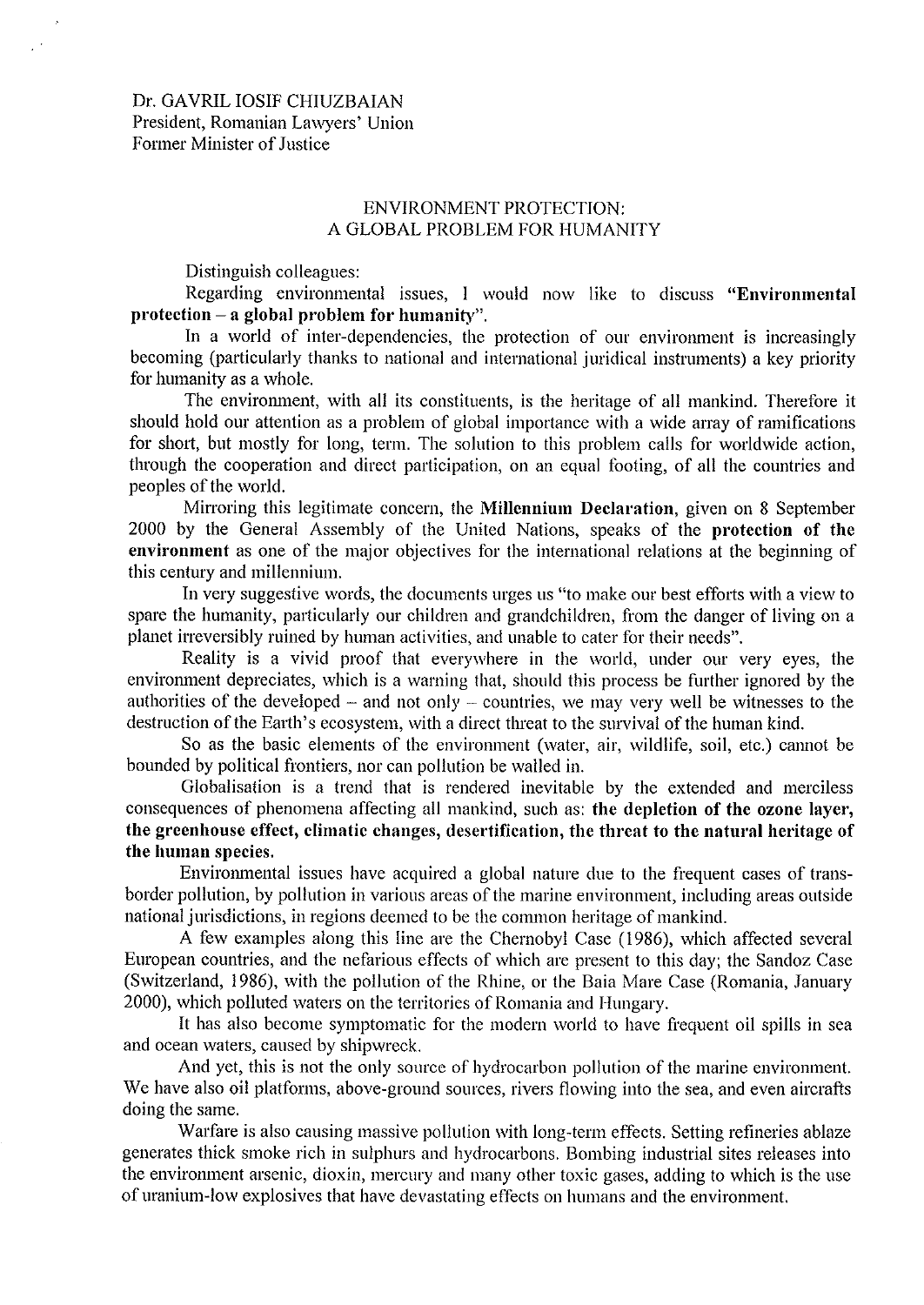$\begin{array}{c} \mathcal{F} \\ \mathcal{F} \\ \mathcal{F} \end{array}$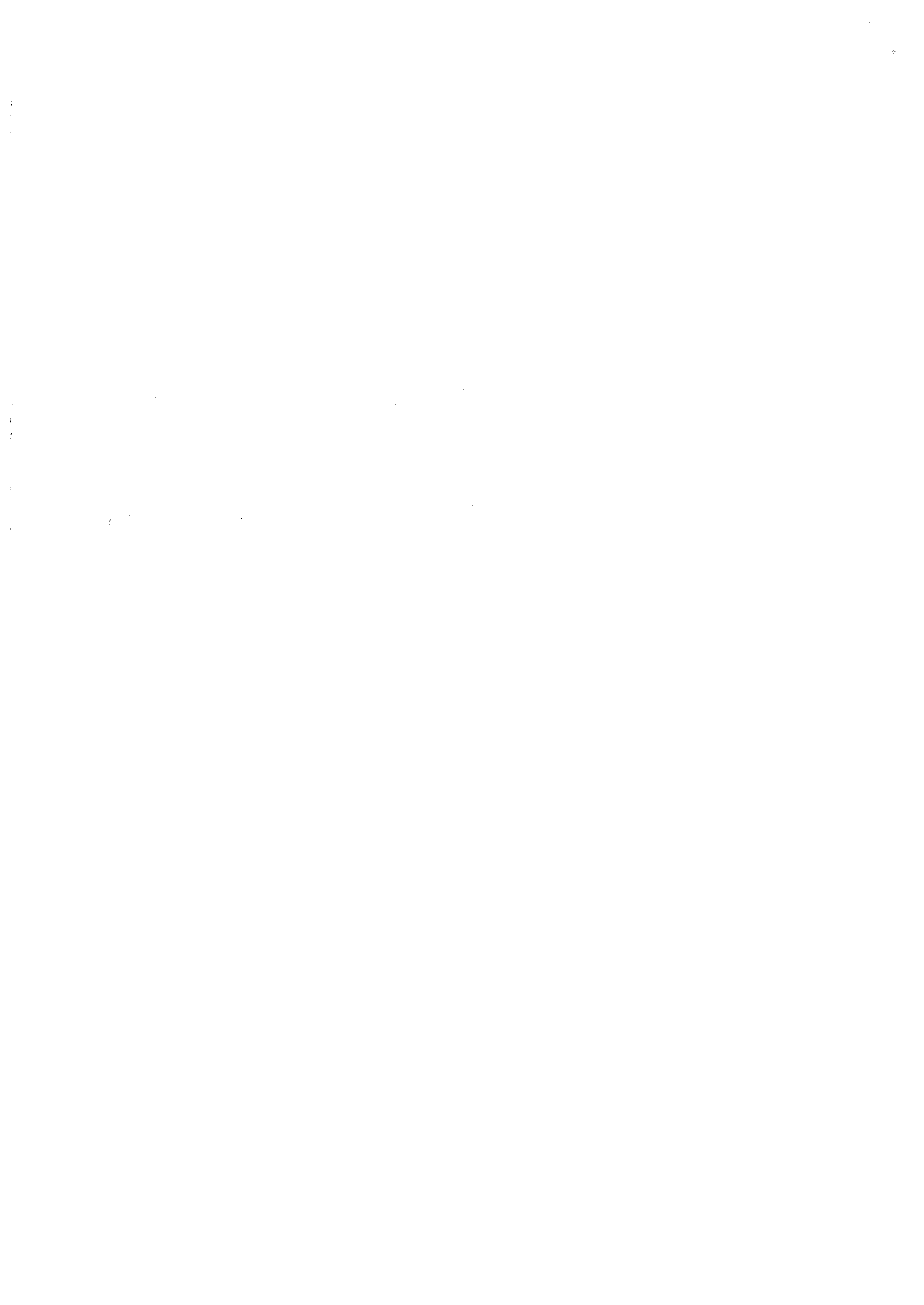In this sense, the Vietnam War, with its disastrous consequences recognized by the International Tribunal of Conscience held in Paris in May 2009, the two Gulf wars, the sad experiment called Kosovo and the Afghanistan war have been more than telling.

The disruptions caused by Man to environment are a fact, and they call for immediate action both by legislative initiatives in each country, and by cooperation among states, with the participation of international organisations (including non-govermnent organisations), for the purpose of launching a prompt world-wide comprehensive and efficient standard-setting process.

Given the present status, environmental protection becomes ever more obviously not just a "technical" aspect of the Man – Nature relationship, but rather a complex, interdisciplinary task involving the international relations in all spheres of interest: political, economic, commercial, and good neighbourly ties.

Unfortunately, the economic gap between states, the concentration of fabulous natural resources in the developing countries, which are not interested in the preservation of such resources, due to their immediate market value, make it more and more difficult to find a solution. This explains why, with every year that passes, the area of forested land diminishes, and the number of species meant to maintain the balance of nature decreases.

It is also common knowledge that the rich countries are now trying to persuade the developing countries to save on their natural resources. After centuries of having lavishly consumed their own, with no concern about saving  $-$  which was the very engine of their economic development – the developed countries are now claiming, for the benefit of mankind, that the other countries do exactly what they themselves never did. They go as far as claiming that certain areas in some countries be declared "territories of all humanity". We are moving, I'm afraid, in a vicious circle with no easy escape.

This is the reason why I think that what we need, at national and international levels, is a speedy reconciliation between economic development and environmental protection, to give substance to the concept of sustainable development.

It is of great importance for us all to be aware of the multidisciplinary nature of environmental law, and that, in matters regarding the protection and conservation of the environment, it is much easier and cheaper to prevent than to control or restore. This, however, requires the allocation of sufficient funds.

This is one more reason why, in this trend of globalising environmental protection concerns, the economic sector is called to play an important part through environmental protection measures which, although reflected in the production costs, will yet have a long-term return on investment. Of similar importance in this interplay will be the commercial, technological, scientific, political and social factors.

The outbreak of the environmental crisis, with a large variety of polluting effects going beyond frontiers, has sparked an increasing interest in setting international rules.

Despite this, for a long period of time, the norm-setting process consisted of empirical attempts of a somewhat questionable efficiency.

The growing awareness of the danger of a fast degradation and destruction of the environment in all its components has triggered a new approach of this phenomenon at state, inter-state, and international organisations levels.

One of the effects of this new approach was the introduction by the UN International Law Committee in the draft articles on the liability of the states of a provision according to which the violation of very important enviromnental obligations will be treated as an international crime. For example, Article 19 stipulates that "any serious breach of an international obligation of utmost importance for the safeguarding and preservation of the human environment, such as the commitment not to cause the massive pollution of the air or the sea, shall be deemed an international crime".

Of special importance in this development was the Stockholm Declaration of 16 June 1972, a document which, although a mere statement, had the merit of laying down 26 principles that opened the door widely to international law making on environmental issues.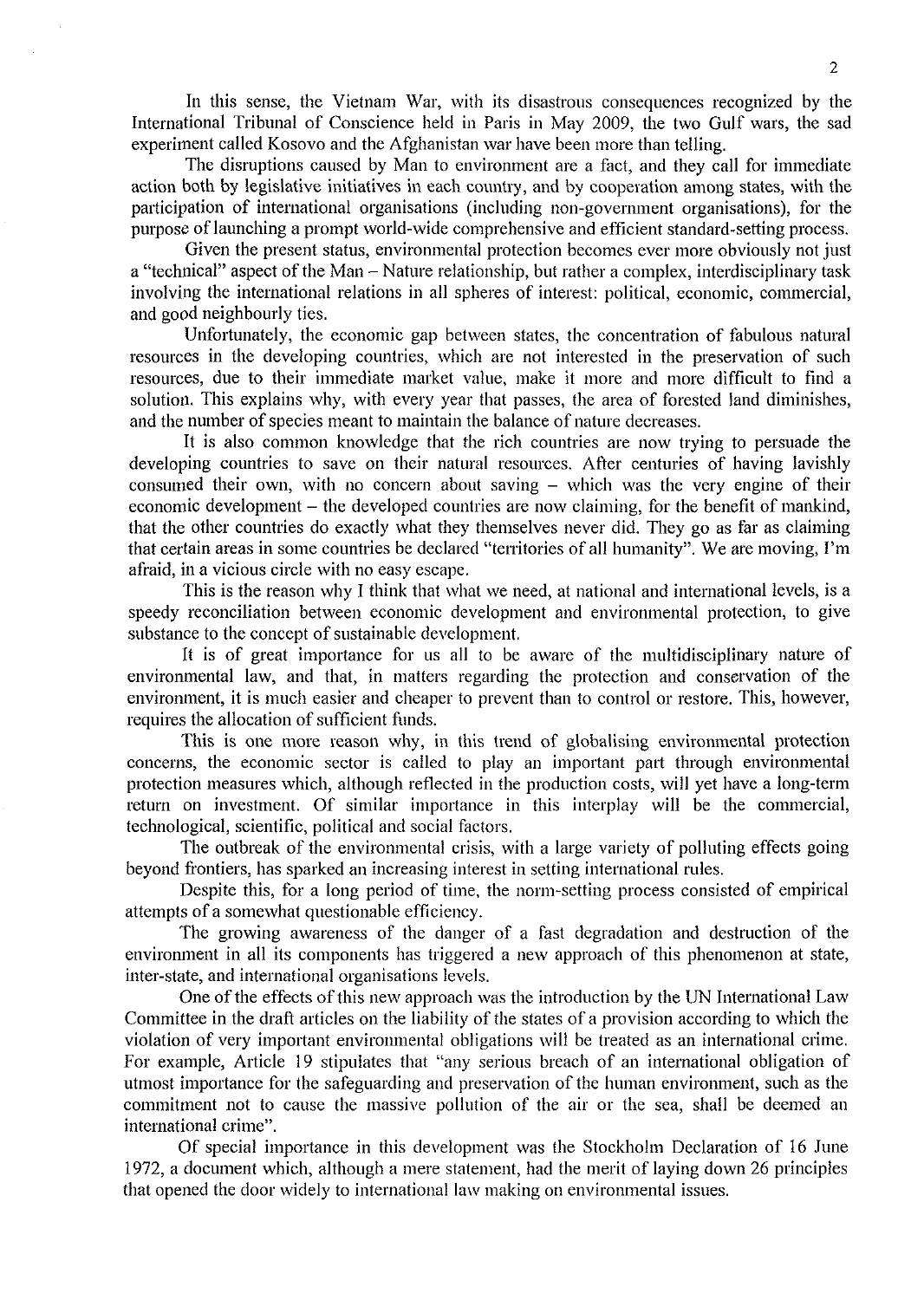$\label{eq:2} \frac{1}{\sqrt{2}}\int_{0}^{\infty}\frac{1}{\sqrt{2\pi}}\left(\frac{1}{\sqrt{2}}\right)^{2}d\mu_{\rm{eff}}$ 

 $\label{eq:1} \begin{split} \mathbf{a}_{\mathbf{a}} &= \mathbf{a}_{\mathbf{a}} \\ \mathbf{a}_{\mathbf{a}} &= \mathbf{a}_{\mathbf{a}} \\ \mathbf{a}_{\mathbf{a}} &= \mathbf{a}_{\mathbf{a}} \\ \mathbf{a}_{\mathbf{a}} &= \mathbf{a}_{\mathbf{a}} \\ \mathbf{a}_{\mathbf{a}} &= \mathbf{a}_{\mathbf{a}} \\ \mathbf{a}_{\mathbf{a}} &= \mathbf{a}_{\mathbf{a}} \\ \mathbf{a}_{\mathbf{a}} &= \mathbf{a}_{\mathbf{a}} \\ \mathbf{a}_{\mathbf{a}} &= \mathbf{a}_{\mathbf{a}} \\$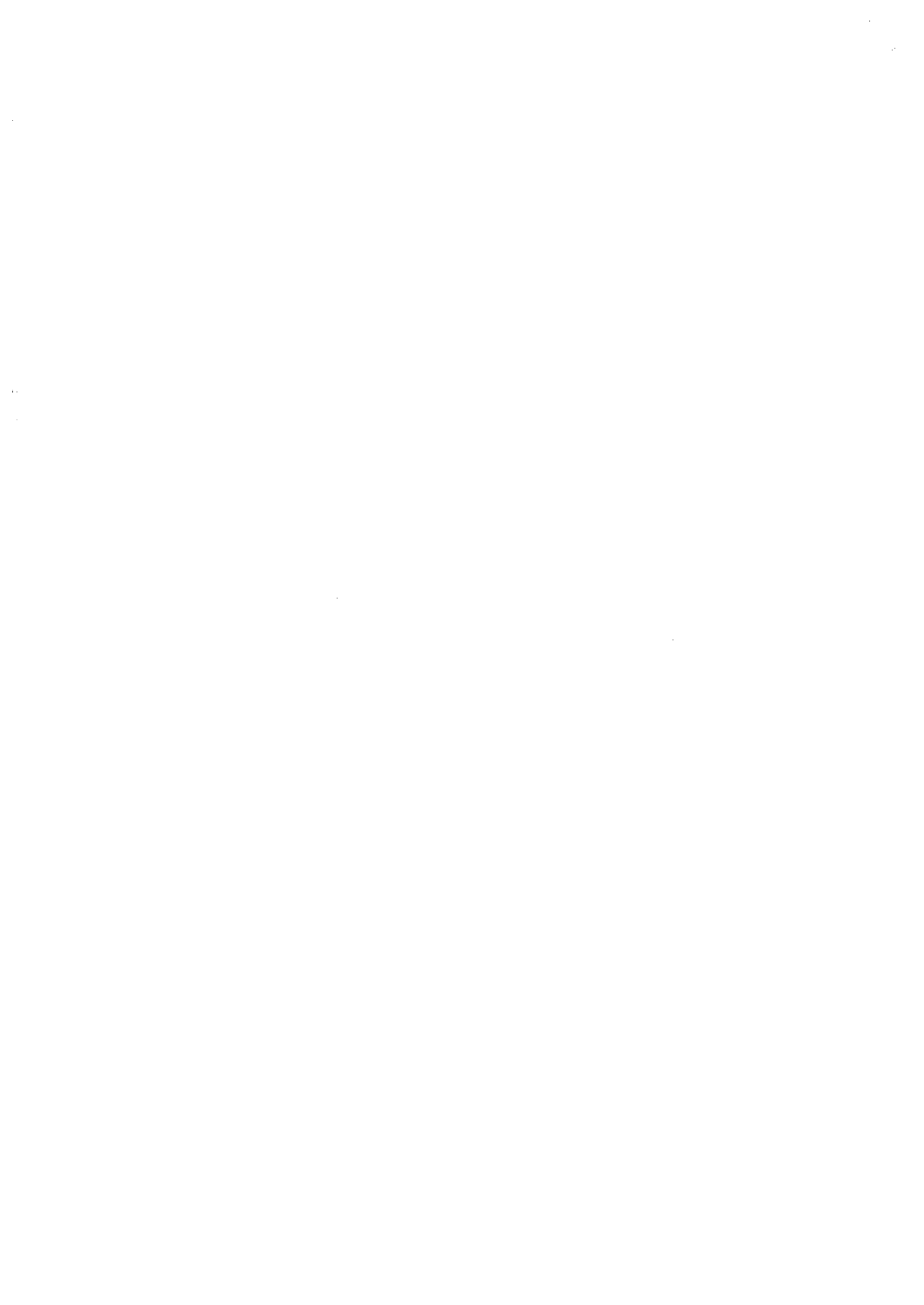Of all the principles of this Declaration, I would like to point out to Principle 21, which laid the foundations of reconciliation between sovereign states, in the interest of environmental protection and conservation.

Also noteworthy in the Stockholm Declaration is Principle 1, which proclaims man's fundamental right to freedom, equality, and satisfactory living conditions, in an environment enabling him to live in dignity and prosperity. All these developments had an impact on theoretical thinking, and helped the shaping of new legislation based on new precautionary and preventive techniques rather than, or alongside with, remedial techniques.

The new technology determined national and international legislators to provide for complex licensing procedures for all human activities with an impact on the environment.

Also thanks to the Stockholm Conference, the United Nations Environmental Programme (UNEP) was set up in 1972.

The multidisciplinary nature and flexible variety of environmental law have given it an ample, comprehensive and diversified regulatory scope.

In an attempt to group such legislation, we can distinguish two major types of regulations:

1) standards having as main purpose other sectors of activity, but include aspects related to environmental protection; and

2) international legislation, having for an object the protection and conservation of the environment, be it with a wide-range or specific sector coverage.

It would be, however, only fair to note that, for the time being, environmental law does not include a framework agreement on the key-principles and guidelines on the protection of the environment in its complexity as a global dimension, and with a reference to the multitude and diversity of components. We do have, nevertheless, a great number of conventions which, taken together, treat the environment in the entirety of its components.

It is worth remembering that a special chamber was set up at the Hague International Court of Justice, for the judgement of environmental conflicts between states.

Notwithstanding the numerous difficulties and adversities encountered by international legislators in this area of law, we have to admit that the developments up to date reflect the preoccupation of most of the states and international organisations, with the UN at the top, to create an adequate legal framework for the efficient settlement of issues related to the protection and conservation of the environment.

Allow me now to briefly make a few considerations on some legal aspects regarding the protection and conservation of the marine environment.

A first remark has to do with the fact that the 1992 Rio de Janeiro Framework Convention regarding climatic changes, and Agenda 21, which were the first international law documents undertaking the integrated management of coastal areas, institute the principle of integrated management as a new and multi-form obligation.

Various other international organisations, among which the Council of Europe and the European Union - recognise this principle.

Despite its international recognition, this principle is not applied fully satisfactorily. Some countries (Egypt, France, Greece, and Lebanon) have already adopted legislation specific for the integrated management of coastal areas, and yet, in some cases, such legislation did not provide an adequate institutional and decisional integration.

Even fewer Mediterranean riparian countries (France, Egypt and Tunisia) have defined and clearly outlined their coastal waters.

Similarly, little progress has been made towards institutional coordination and local cooperation, towards the accurate regulation of land ownership, land use, access to littoral areas, land zoning, control of coastal activities, and protection of natural spaces, etc.

According to French doctrine ( I am referring here to Professor Michel Prieur), the implementation of this principle can be viewed from two perspectives: an integration from the sea, seen as an overall integrated management of the coast, with the inclusion of the land, sea, and river spaces, and an integration from the land, which, although it provided no original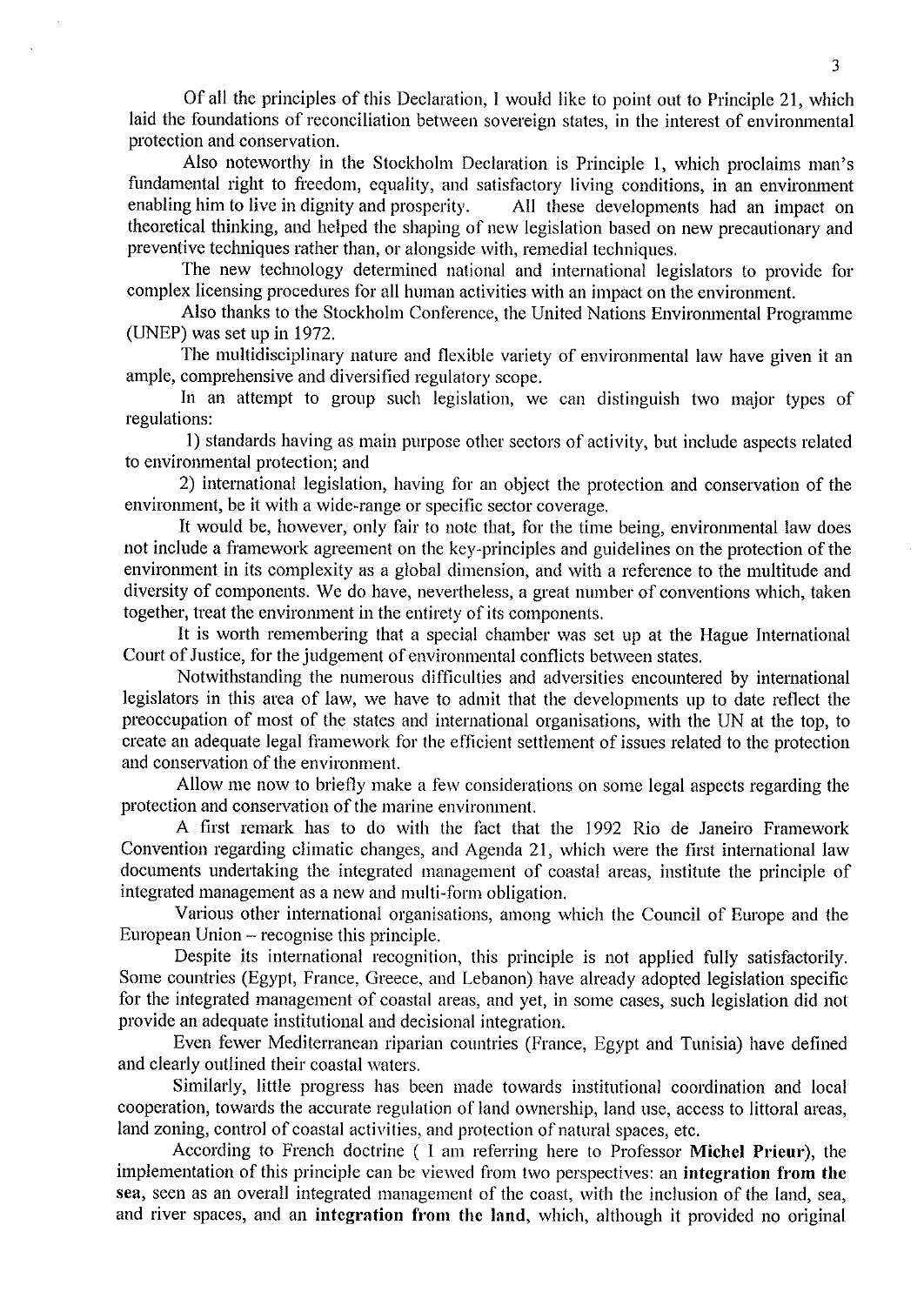$\hat{\mathcal{A}}$  $\bar{\beta}$   $\hat{\boldsymbol{\theta}}$  $\frac{1}{\sqrt{2}}$